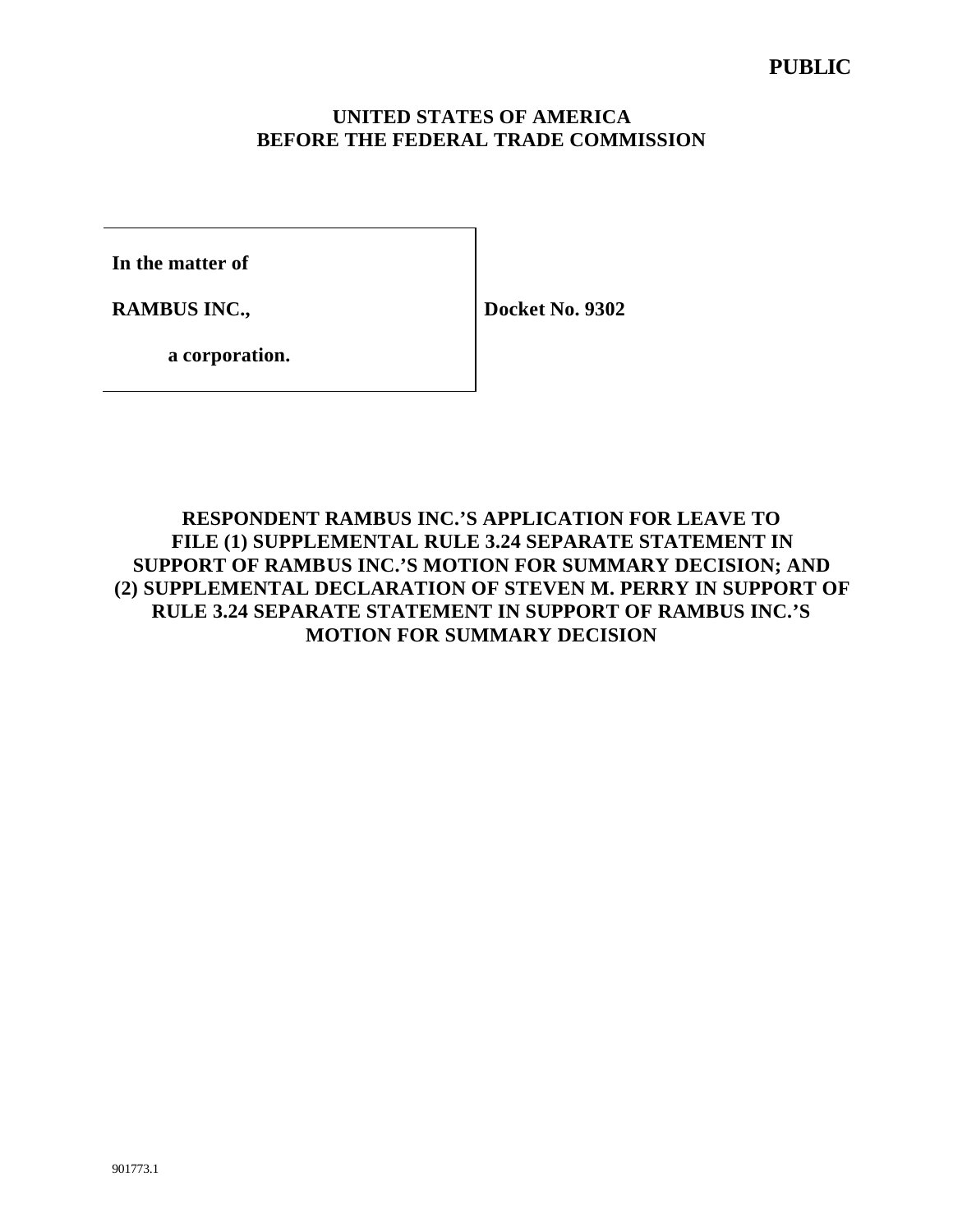Respondent Rambus Inc. seeks leave to file a Supplemental Rule 3.24 Separate Statement of Material Facts as to Which There Is No Genuine Issue, as well as a Supplemental Declaration of Steven M. Perry. For the reasons set out herein, good cause exists to allow the filing of supplemental papers in order to bring to Yo ur Honor's attention newly produced Japanese language documents that were not available when Rambus filed its Motion for Summary Decision.

As Rambus points out in its pending Motion for Summary Decision ("Motion"), the Complaint asserts that JEDEC members were lulled by Rambus into believing that Rambus would not assert intellectual property rights over technologies or features being considered for JEDEC standardization. Complaint, ¶¶ 22, 71. In fact, as Rambus explains in its pending motion, there is uncontroverted evidence that JEDEC members were aware in the early 1990's of Rambus's possible intellectual property claims. Motion, pp. 33-58. The impact of this evidence on the Complaint's core theory of liability is clear, as Judge Timony explained in a November 18, 2002 opinion:

> "If JEDEC participants were aware that Rambus might obtain patent claims covering technologies being incorporated into the JEDEC standard, Rambus's alleged failure to disclose would be immaterial."

*See* Opinion Supporting Order Denying Motion of Mitsubishi Electric & Electronics USA, Inc. to Quash or Narrow Subpoena, November 18, 2002 ("Opinion Denying Mitsubishi Motion to Quash"), p. 4.

-2-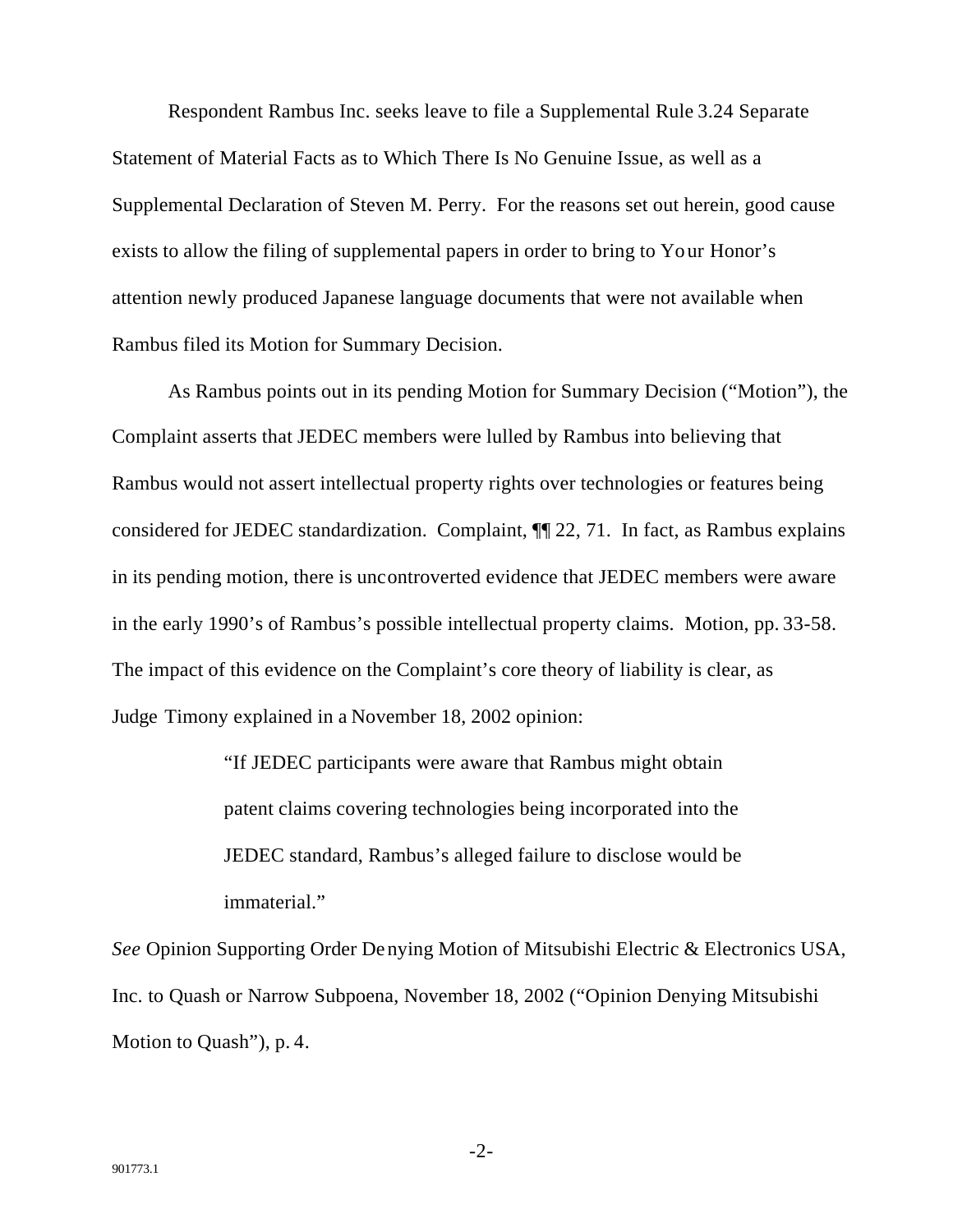Judge Timony made this statement in the course of rejecting a motion by Mitsubishi to quash a document subpoena served upon it by Rambus. In his order, Judge Timony ordered Mitsubishi and its Japanese parent company to produce "documents related to Mitsubishi's evaluation of the scope of Rambus's intellectual property rights. . . ." *Id*., p. 4.

Mitsubishi's Japanese parent company, Mitsubishi Electric Corporation ("MELCO"), refused to comply with Judge Timony's order, even after a motion for reconsideration was denied. *See* Supplemental Declaration of Steven M. Perry ("Suppl. Perry Decl."), ¶ 3. After further negotiations, however, MELCO's counsel agreed to a "voluntary" production by MELCO of certain categories of documents. *Id*., ¶ 4, ex. A.

On February 20, 2003, MELCO's counsel delivered to Rambus's counsel six boxes of MELCO documents. *Id*., ¶ 5. Many of the documents were in Japanese. *Id*. The delays involved in locating qualified translators and in culling out the relevant documents meant that the MELCO documents were not available for use in connection with the Motion for Summary Decision, which was filed the following week. *Id*.

Rambus will not argue here the importance of these newly produced MELCO documents. It suffices to say that the new documents show *exactly* what Judge Timony referred to when he ordered Mitsubishi and its Japanese parent to produce documents to Rambus, for they show that "JEDEC participants were aware that Rambus might obtain patent claims covering technologies being incorporated into the JEDEC standard," which means that "Rambus's alleged failure to disclose [was] immaterial." Opinion Denying Mitsubishi Motion to Quash, p. 4.

-3-